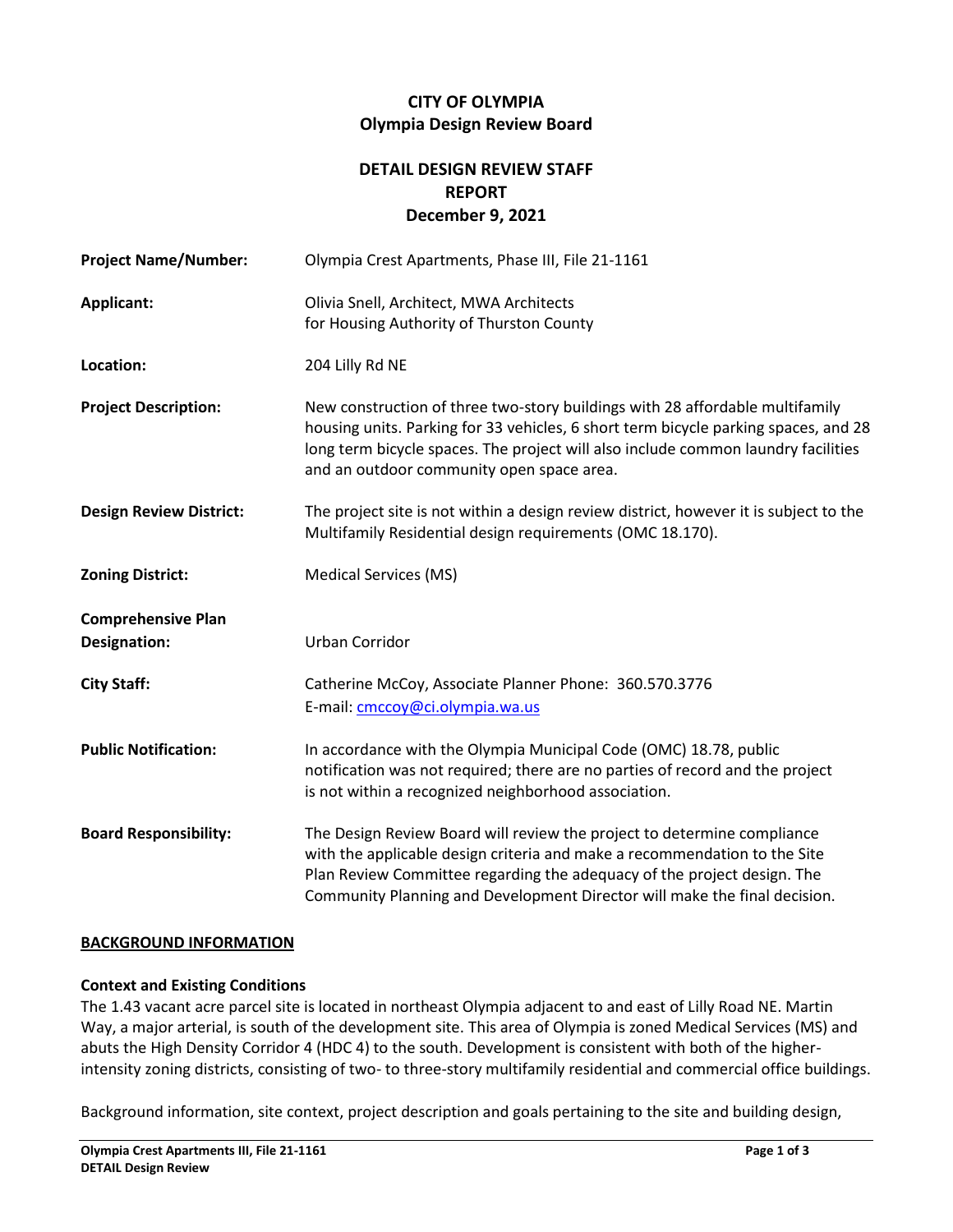pedestrian and vehicle connections, and more, are presented in the applicant's project narrative, Attachment 5.

## **Land Use Review**

The project is currently under land use review which includes staff reviews of engineering, fire, building, urban forestry, public works, and environmental review in addition to design review of the project proposal. Items related to stormwater management and solid waste have been identified as needing further attention. Staff and the applicant will work through issues as part of the land use review and any site revisions will be reflected in engineering and construction plan sets.

## **DESIGN REVIEW**

#### **Detail Design Review**

Please note that this is a Detail Design Review. Detail design review involves all the final plans and detailed design elements of a project including the site plan, building design and architectural elevations, landscape design, mechanical equipment and screening, the lighting plan, building and site details, materials and colors, and zoning, parking, and overlay district regulations within the Unified Development Code.

The section called "How to Use Design Criteria" in the Olympia Municipal Code provides instructions for meeting the City's design criteria (OMC 18.100.100). Compliance with each requirement is necessary; the guidelines provide methods to achieve compliance with the requirement.

Design Review Board meetings are public meetings open for public attendance; however, the meeting is not a public hearing and public comment is not taken at the meeting. Written comments related to project design may be submitted in advance of the meeting.

## **Design Analysis**

Staff's analysis of the design proposal is incorporated in the Multifamily Residential checklist (Attachment 2). The checklist identifies areas of compliance and deficiency and staff recommended conditions for the Board's consideration. Staff has evaluated the project based on the appropriate design requirements, the detail architectural plan set, the final landscape plan and the applicant's detail narrative and project updates. Staff finds that the detail design program generally meets the criteria within the Design Review Code, Chapter 18.170.

#### **STAFF RECOMMENDATION**

Based on review and analysis of OMC 18.170, Multifamily Residential Design requirements, staff recommends the Design Review Board recommend to the Director approval of the detail design review proposal for the Olympia Crest III Apartments, File 21-1161, subject to the conditions below. The recommended conditions of approval are intended to address final details that will be reviewed at engineering and building permit review.

# **A. Site and Landscape Design**: **Approve as proposed.**

- B. **Building Design**: Approve subject to the following conditions to be addressed at the time of building permit review:
	- 1. Replace non-shielded light fixtures, such as forward flood wall packs, with shielded downward-directed fixtures. OMC 18.170.080.
	- 2. Vents, downspouts and other external building elements as part of final design-build shall be painted to match building colors. OMC 18.170.140.